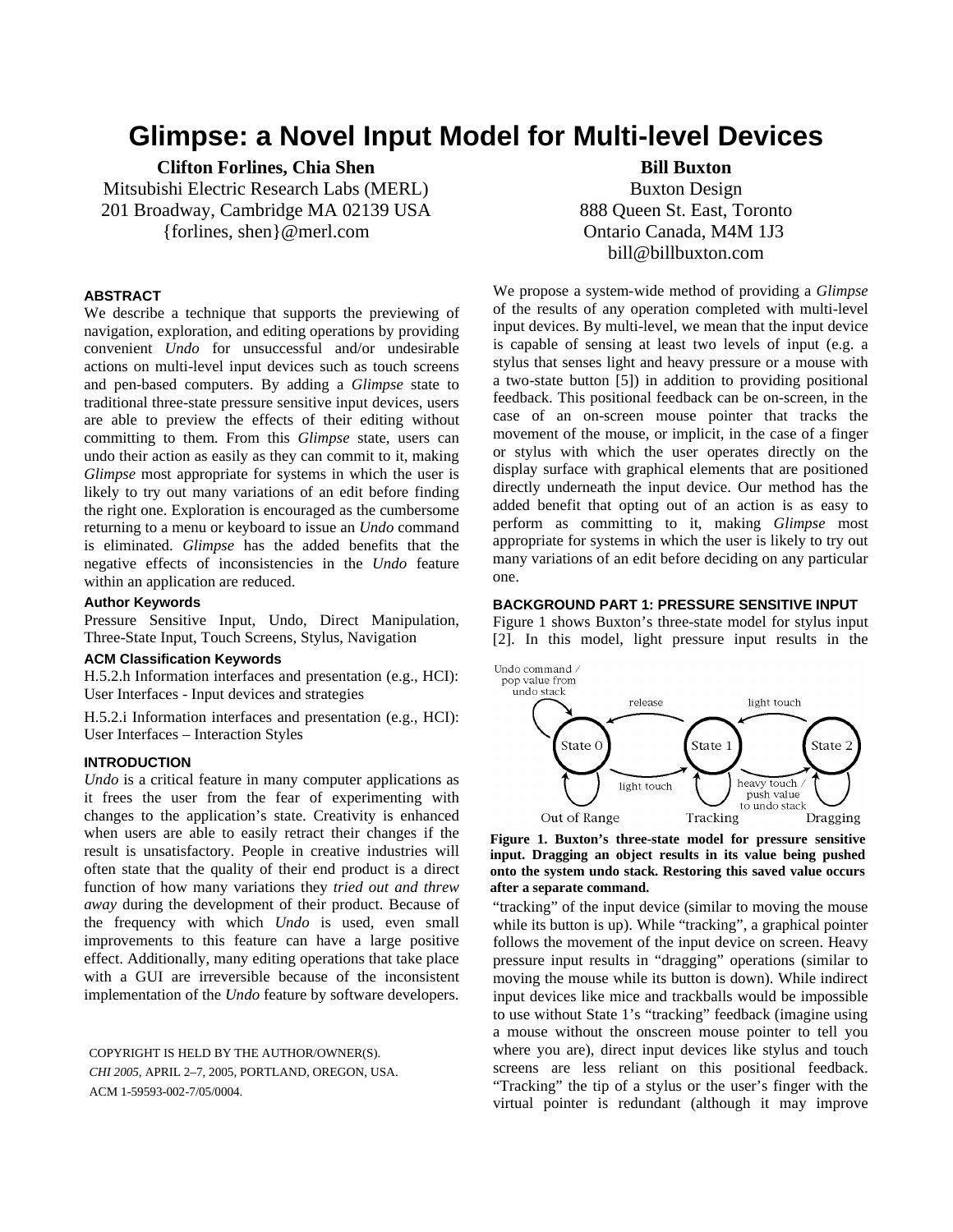

**Figure 2. Buxton's touch sensitive direct input device state transition diagram without State 1 "tracking" feedback. Any touch that affects the value of an object will push that value to the undo stack. Restoring the saved value occurs after a separate command.**

accuracy at the expense of speed) as the physical pen or finger provides clear feedback as to where the interaction in State 2 would begin were heavy input applied [2]. In other words, the pointing device itself (be it finger or stylus) becomes the tracking pointer.

The redundancy of State 1 is shown in Figure 2, which depicts non-pressure sensitive touch screen input. In this example, all contact with the screen results in State 2 interaction, and "Tracking" is done completely on the part of the user without the system's knowledge. The widespread use of and effectiveness of non-pressure sensitive touch screens illustrates the redundancy mentioned above of providing State 1 "Tracking" feedback for direct input devices. Thus, for direct input devices that do sense pressure, designers are free to experiment with mapping pressure to other characteristics of the interaction.

Ramos, et al. [4] described a continuous pressure-sensing stylus to manipulate multi-state objects. They mapped continuous pressure to visual properties of the pointer, e.g., moving the pointer down a list of menu selections as pressure increases, or to change the appearance of objects, e.g., making objects larger and smaller based on pressure. While this work provides a good exploration of the design space for pressure sensitive widgets, no recommendations are made for implementing pressure sensitivity in a systemwide manner.

Zeleznik, et al. [5] describe a set of interaction techniques enabled by adding a two-state button to a mouse. They refer to this type of device as a pop-through mouse that replaces the simple mouse button with a tactile pushbutton similar to the focus/shutter-release button used in many cameras. The authors advocate for a consistent functionality for this twolevel input, and present several options such as tying sequential operations to the two-states or mapping the twostates to fine and coarse control of an object.

# **BACKGROUND PART 2: PROBLEMS WITH UNDO**

In both Figures 1 and 2, when the system enters State 2, the current value of the property being edited is pushed onto the system's undo stack. Executing an *Undo* command (popping a value off of the stack and applying it to the previously edited object) is an entirely separate process from the multi-state input. The *Undo* feature is often provided through a menu command, through a toolbar button, or through a keyboard command. A user who is manipulating an object in an application with a mouse, stylus, or touch screen must move their pointer, pen, or finger away from the object being edited and traverse to the application's menu to issue the command. Alternatively, they may switch input devices in order to issue a keyboard command (assuming that a keyboard is present). After issuing the command, the user returns to the previously edited object to first make sure that the *undo* operation has successfully completed, and second to continue working with the object. A small amount of inconvenience in issuing the *undo* command is multiplied by high frequency of use. Therefore, even small improvements to the issuing of an *undo* command are desirable.

*Undo* is also inconsistently enabled by software developers. In general, the editing of the content of a document is an undoable command while the editing of the meta-data of a document is not. For example, most paint applications will allow a user to undo the result of a brush stroke or the changing of a color of an element in the application, but few will allow users to undo the result of picking a new color to paint with. Similarly, an operating system GUI may allow a user to undo the action of deleting a file, but not the action of moving a window across the screen. Text editing applications allow users to undo the results of editing a portion of text, but do not allow users to undo the results of scrolling to a different part of the document, making it difficult to return to a previous location in the text. The current color of a pen, the location of a window, and the positional value of a scroll bar are examples of values that are lost when edited.

Therefore, there is a need for a method for editing all objects that allows users to make, save and undo changes while in continuous control of the object without having to relocate the pointer to different locations on the display during an *undo* operation. Users will benefit from receiving a glimpse of the results of their actions.

#### **THREE-STATE INPUT WITH AUTOMATIC UNDO**

The technique we propose provides a method for editing objects with a multi-level input device such as a pressure sensitive stylus, pressure sensitive touch screen, or popthrough mouse. We have used both a TabletPC and a touch sensitive DiamondTouch [3] surface as our pressure sensitive input device. A TabletPC senses at least 8-bits of pressure for any contact with the tablet surface. The DiamondTouch device senses 8-bits of signal strength when a user's fingers or hands are in contact with the tabletop. No touch, light touch, and heavy touch are each associated with a range of these values. Any multi-state input device that also provides tracking (explicitly, as in the case of the popthrough mouse's on-screen pointer, or implicitly, as in the case of a stylus or finger) can exploit this technique.

As shown in Figure 3, our method replaces Figure 1's State 1 with a new state, which we call *Glimpse*. When an object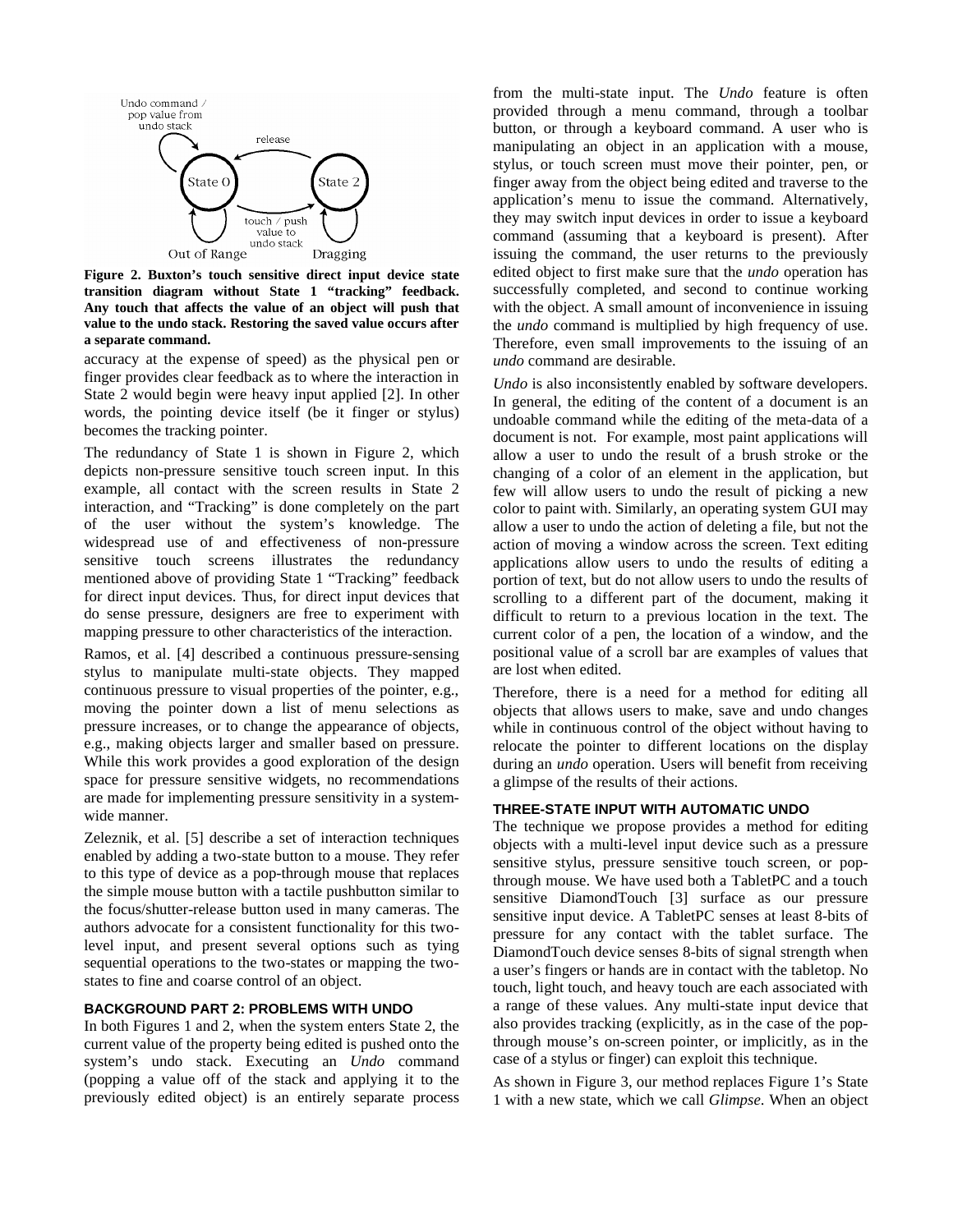

**Figure 3. Glimpse enabled transition diagram for pressure sensitive direct input devices.**

is selected for editing through light pressure input, the system enters the *Glimpse* state and the current value of the property being edited is saved to memory separate from the system's undo stack. This light pressure input indicates intent to edit the selected object. While the user continues to manipulate the object using light pressure input, the system responds by previewing the results of their action.

When editing is finished, the user can either reject or accept the edit by performing one of two actions. If the user lifts their finger or stylus (or otherwise releases the input), the system returns to State 0 and the edit is automatically 'undone' by retrieving the saved state. When possible we animate this undo graphically so that the action is as clear to the user as possible. If the user increases the pressure of their input past a certain threshold, the system enters State 2 and the previewed changes to the edited object becomes the object's current state. In this transition, the previously saved values of the object are pushed onto the system's undo stack. While the user remains in State 2, changes to the object are saved as they occur. Reentering the *Glimpse* state from State 2 again stores the current value of the object being edited to memory. The *Glimpse* state previews the further change of this value, which can again be confirmed by reentering State 2.

It is important to note that our method does not replace the traditional use of the system's undo stack, but rather augments it. After finishing an interaction and while in State 0, a user is free to undo the most recent change in the traditional manner by using a menu or keyboard command. Our method stands in contrast to traditional systems that require the user to save the changes, and place the pointer on a menu command, an "*undo*" button, or to let go of the mouse and issue a keyboard command in order to return the object to the original state before the changes.

Figure 4 shows a *Glimpse* enabled indirect input device with multi-level input, such as a pop-through mouse. An on-screen pointer tracks the movement of the input device, and two-levels of input allow for previewing and confirmation of change.

#### **EXAMPLES**

Glimpse can be applied to well-known point-based editing and layout operations, such as changing the position, orientation, and scale of graphical objects, as well as metatransactions on objects, such as changing selections and



**Figure 4. Glimpse enabled transition diagram for multi-level indirect input devices, such as a pop-through mouse [5].**

repositioning windows. Some less obvious examples of how *Glimpse* could be used are described in this section.

# **Pan and Zoom Interface**

When navigating through a dataset using a pan and zoom interface, one often wants to temporarily zoom-in in order to take a more detailed look at some portion of the data before returning to the current zoom level. Using a traditional interface, zoom-in and zoom-out are separate commands (and may require the user to traverse to a tool pallet in order to switch tools). Furthermore, if zooming does not occur in fixed increments, inaccuracies in the operation of the zoom tool can make the task of returning to an exact zoom level difficult if not impossible. Similarly, for drag-to-pan movement around a dataset, retracing one's path in order to return to a previous location can be very difficult. It is a combination of these two difficulties that cause many users to complain that they become "lost" in the dataset when using a pan-and-zoom interface.

Our technique would enable users to preview different magnification levels with light touch input before choosing to remain at the new level with a heavy touch or to return to a previous level by releasing. Similarly a user may click and drag using light input to pan to other portions of the document, easily able to return to their previous position. Taking a temporary glimpse at details that are too small to see clearly (in the case of zooming) or off-screen (in the case of panning) becomes a single touch operation.

#### **Navigation in a 3D World**

The disorienting effects of panning and zooming around a two-dimensional space are multiplied when navigating through a 3D virtual environment. A common operation in a 3D modeling or animation application is the temporary repositioning of the virtual camera to "get a good look at" an object in the scene. Many applications, recognizing the special nature of this type of camera movement, create separate undo stacks for camera operations and editing operations on the 3D model. A typical sequence of commands is: 1) move or turn part of the model, 2) move the camera to another point of view to see if the part's new position is satisfactory for different viewpoints, 3) return the camera to the previous view, and 4) continue adjusting the model. While many techniques have been employed to address this type of sequence, including displaying multiple camera views and allowing for the quick return to common viewpoints (like orthographic and ¾ view), our technique